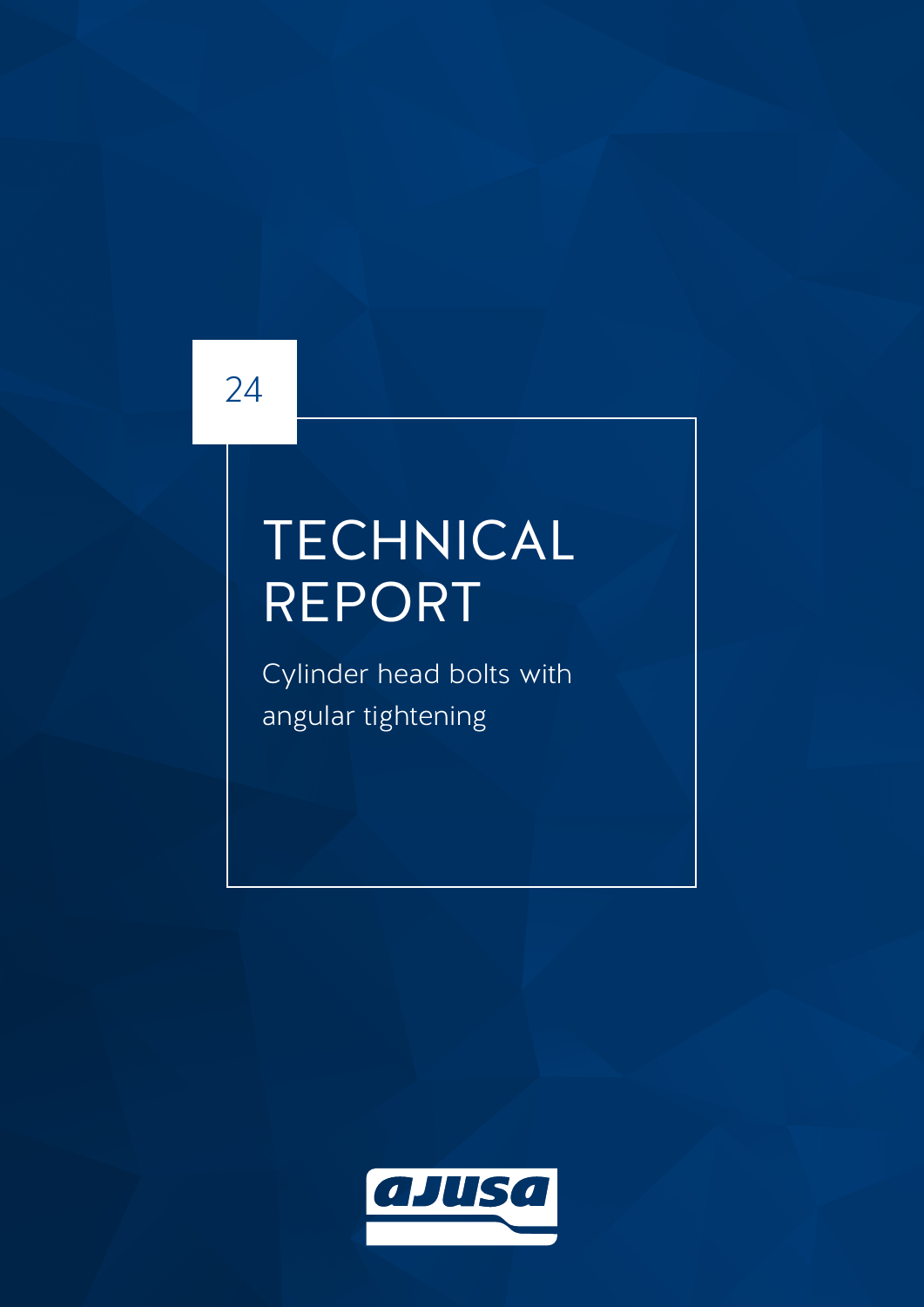#### TECHINCAL REPORT



#### PURPOSE

Characteristics, features and usage of cylinder head bolts with angular tightening.

#### INTRODUCTION

Along the years the cylinder head bolts have changed both in design and properties, to suit the needs, increasingly demanding engines today. High performance mechanicals, where internal pressure in the combustion chamber are increasingly higher, led to the need to develop cylinder head sealed ever more complex and efficient, which makes the cylinder head bolts to have a very important role in the repair of the vehicle.

The **main function** of the cylinder head bolt is to apply the clamping force evenly across the different engine parts involved, usually cylinder block and head, with a capacity to hold it steady ensuring proper sealing of liquids and gases in the cylinder head gasket, withstanding temperature variations, vibrations and positional changes which occur in the engine during operation.





Actually the use of cylinder head bolts with angular tightening is the most common; they can adapt perfectly to the specifications of modern engines manufacturers.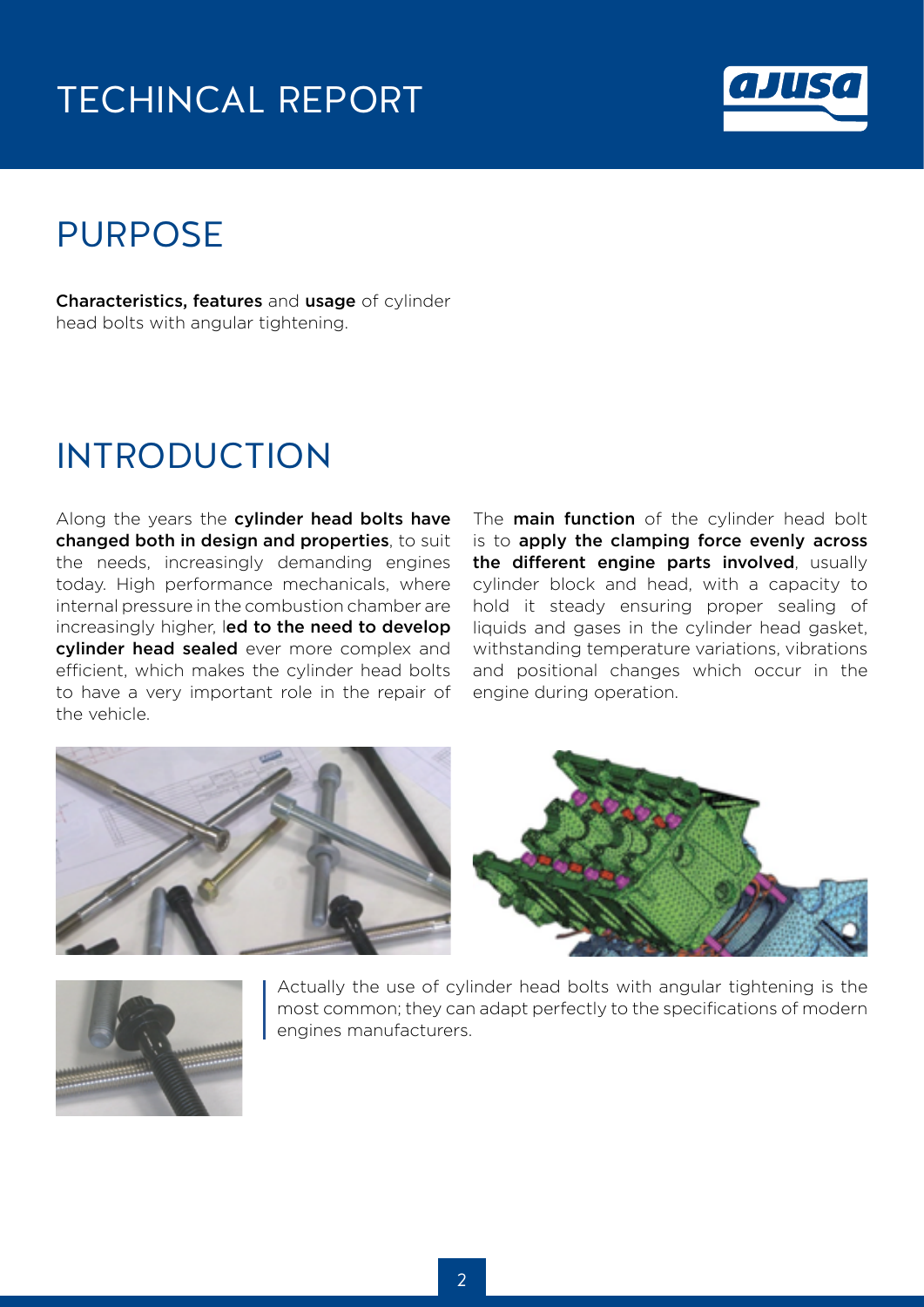

### CHARACTERISTICS OF ANGULAR TIGHTENING

In contrast to the bolts which have torque tightening only, in cylinder head bolts with angular tightening, the elastic limit of the material is exceeded, so it suffers permanent deformation even after disassembly, for that reason it is very important not to reused bolts with angular tightening.

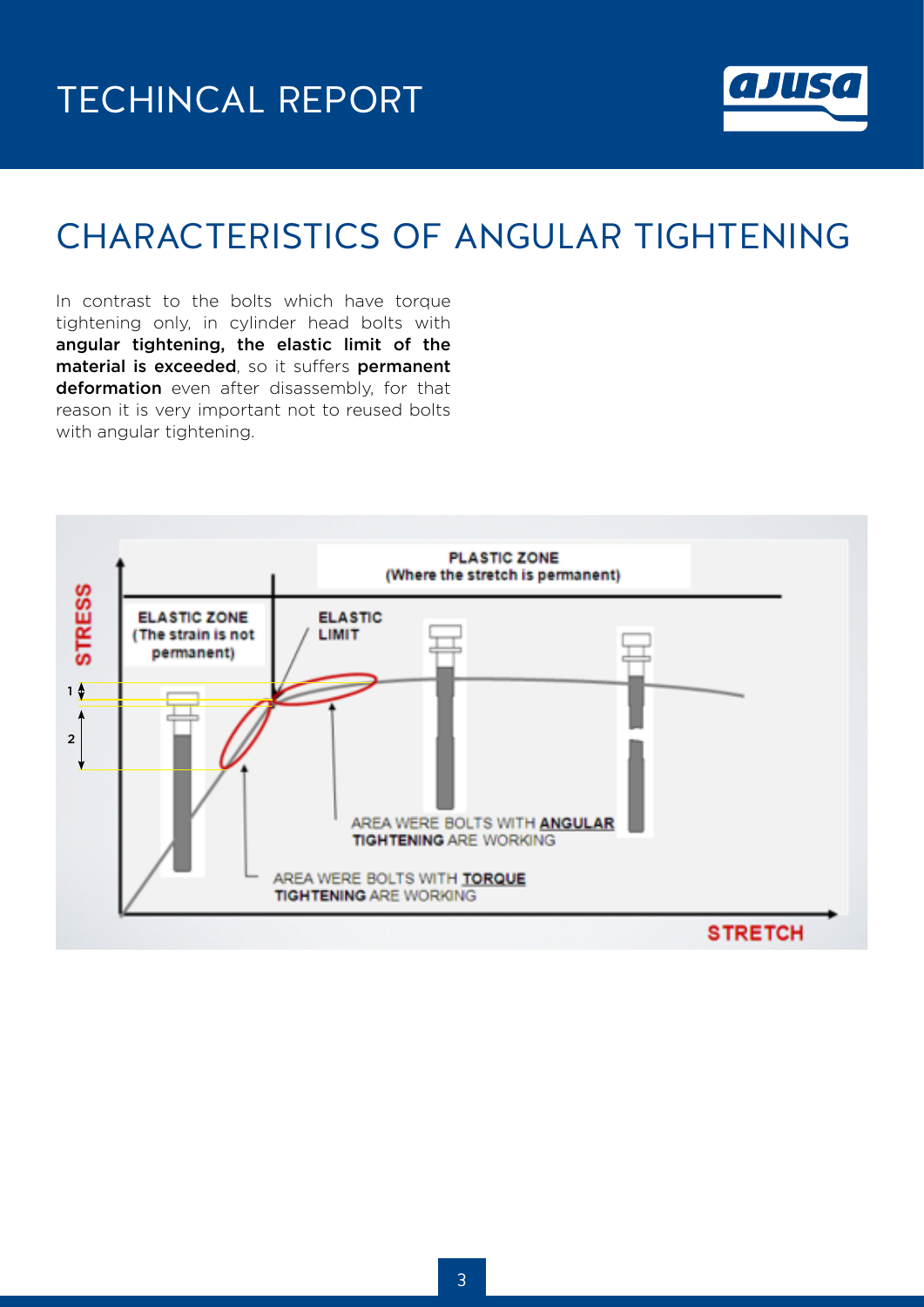#### TECHINCAL REPORT



The torque tightening bolt only works in the elastic zone, which means that the deformations suffered are reversible after cessation of the clamping force. They can be fitted again after verifying its health.

In this type of tightening, friction has a significant effect, besides the high frictional forces on the head and thread can experiment slight variations from one bolt to the other during assembly. This results in significant variations in the uniformity across the clamping head.

While working in this area, a small dilatation, and therefore stretching of the bolt caused by the difference in the initial torque (highly influenced by friction) and the proper engine operation, involve loss of much of the clamping forces (1). Besides fiber gaskets normally used with these screws reduce in thickness, so **it is** essential to come back to the workshop to give the retightening to the cylinder head bolts.

#### TORQUE TIGHTENING ANGULAR TIGHTENING

In bolts with angular tightening the **elastic** zone of the material is exceeded, so that its deformation is permanent. Do not reuse.

In this type of tightening is applied a small initial torque to the bolts (Kpm) continuing tightening by degrees so that all bolts are tightened similarly without any influence of the friction in the end result, which leads to greater uniformity in the cylinder head and block sealing.

Once tightened, the bolts are working in the plastic zone of the material and then the expansions suffered by the bolts in the main tightening or during operation of the **engine**, imply a very small variation in the final closing force exerted by the bolt (2). Thus, the retightening is unnecessary and therefore avoid back to the workshop for that operation with the savings in cost that this entails.

#### ANGULAR TIGHTENING; PROCEDURE

For correct operation of the bolt, and therefore suitable cylinder head closure, is necessary to apply the torque procedure as accurately as **possible**, paying special attention to properly follow the order, stages and tightening specified by the manufacturer, information that AJUSA incorporates into the head gaskets for customers.